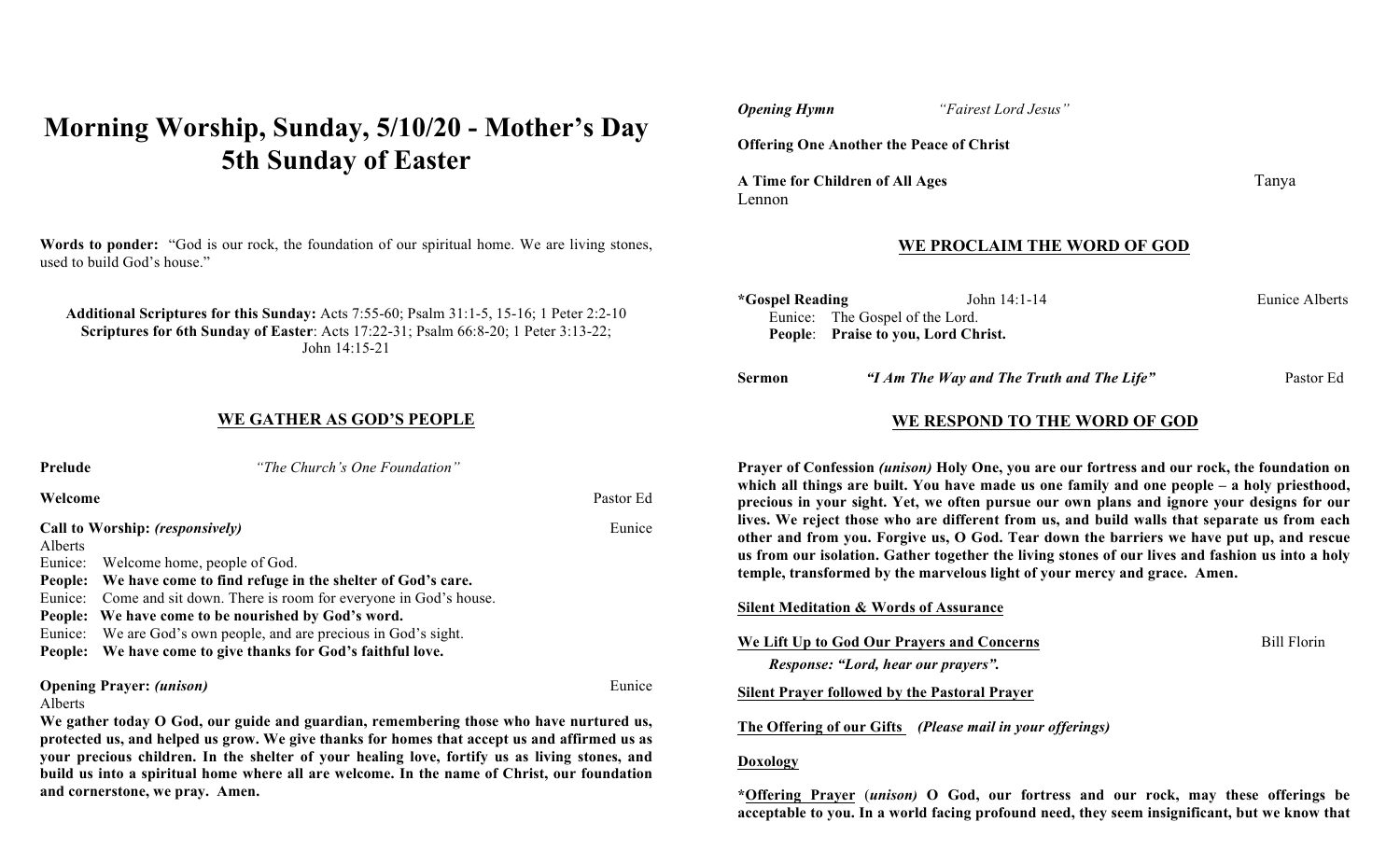**in your hands, even small things become great. Use these gifts, and use our very lives, to make this world a home where all are sheltered, nourished and cherished. Amen.**

## **WE CARRY THE LIGHT OF CHRIST INTO THE WORLD**

*Sending Hymn "Shout to the Lord"*

**Lord's Prayer** *(Unison)*

**Benediction** *(responsively)*Pastor Ed

Once we weren't a people, but now we are God's people. **God's face shines on us. God's faithful love saves us.**  This news is too good to keep to ourselves. **Everywhere we go, we will share the good news of God amazing grace. Amen.**

Pastor: Reverend Ed Dayton Liturgist: Eunice Alberts



**Long Hill United Methodist Church**

 Main and Elizabeth Streets Trumbull, Connecticut 06611

## **United Methodist Church of Monroe**

515 Cutlers Farm Road Monroe, CT 06468

 **Sunday, May 10, 2020** *"Growing in the Body of Christ"*

| Email: | $office@$ longhillumc.com |
|--------|---------------------------|
| Email: | $umca$ umcmonroe.org      |

Telephone: 203-268-9090 Telephone: 203-268-8395